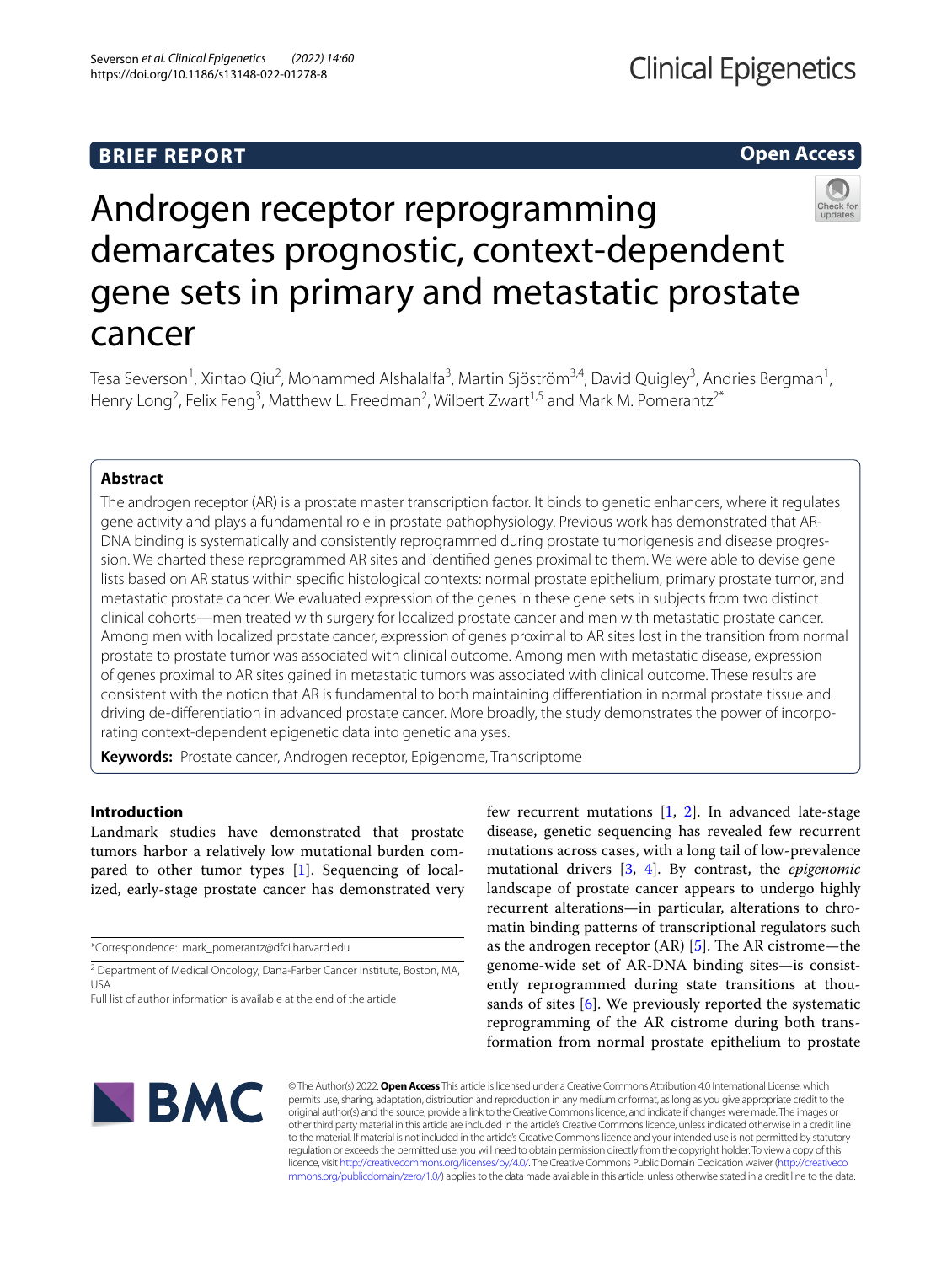cancer [\[6](#page-5-5)] and during progression from localized prostate tumors to metastatic castration-resistant prostate cancer (mCRPC) [[5\]](#page-5-4). In each state-to-state transition, AR relocates to alter the activity of enhancers, intergenic elements that regulate expression of distal genes. The shifts in the AR cistrome during these state-to-state changes are distinct from one another, resulting in thousands of state-specifc AR binding sites correlated with the expression of hundreds of genes.

Given the consistency of cistromic changes during tumorigenesis and again during metastatic progression, we hypothesized that genes governed by these enhancers carry state-specifc, clinically relevant information. Simply, we posited that these state-specifc gene sets are prognostic. Clinical context is a crucial aspect of this hypothesis. We reasoned that a gene set defned by a state-specifc AR cistrome will infuence outcome only within that distinct clinical state. Conversely, a gene set defned by the AR cistrome in one state will not be associated with outcomes at diferent stages of disease.

We compiled gene sets at the reprogrammed AR sites for two state transitions: tumorigenesis (healthy tissue to primary localized tumor) and metastasis (primary localized tumor to distant metastatic tumor). We then determined associations between these gene sets and clinical outcomes of treatment in two separate prostate cancer cohorts: time to metastasis in patients undergoing radical prostatectomy for localized disease and overall survival (OS) of patients from the time of diagnosis of mCRPC.

## **Methods**

#### **Generation of gene sets**

To identify gene sets associated with AR binding sites present in normal prostate epithelium and lost in localized prostate tumors and gene sets associated with AR binding sites absent in normal prostate epithelium and gained in tumor, we frst catalogued all diferentially expressed genes in a large publicly available cohort (TCGA-PRAD) between primary prostate tumors (*n*=497) and normal prostate epithelium  $(n=52)$  [[1\]](#page-5-0). Differential expression was identifed using DESeq2 v1.22.2 in R v3.5.0. We next sought the subset of signifcantly diferentially expressed genes that reside proximal  $(\leq 50 \text{ kb})$  from tissue-specific AR binding sites. This distance was selected because it captures a large proportion of possible enhancer/gene pairings while maintaining modestly sized gene sets for analysis [[7\]](#page-5-6). AR binding sites unique to normal prostate epithelium vs. localized prostate tumor (and the converse) were defned as previously described [[6\]](#page-5-5). If the closest gene was diferentially expressed in the appropriate direction (i.e., up-regulated in tumor for AR binding sites unique to prostate tumor and down-regulated in AR sites unique to normal epithelium), it was selected, using BedTools v2.26.0. In this manner, we leveraged the initial information about gene expression to query AR binding in an additional dataset in order to better defne features which are not specifc to a dataset but rather the state transition. The resulting gene sets were labeled "lost in tumor" (LiT) for genes down-regulated and proximal to AR sites unique to normal epithelium; and "gained in tumor" (GiT) for genes up-regulated in tumor and proximal to AR sites unique to prostate tumor. We similarly defned "lost in metastases" (LiM) and "gained in metastases" (GiM) genes in the same manner using the microarray appropriate R package limma (v3.38.3) to determine diferentially expressed genes from a cohort comprised of primary tumor (*n*=131) and metastatic tumor  $(n=19)$  [[8](#page-5-7)] specimens. Localized tumor-specific and metastatic tumor-specifc AR sites [\[5](#page-5-4)] were then used in construction of the LiM and GiM gene sets in the manner described above (Additional fle [2:](#page-4-0) Figure S2 and Additional fle [4:](#page-4-1) Table S1). Signifcant enrichment of gene sets in the KEGG pathways database was examined and visualized using ClusterProfler and DOSE R packages in R  $[9, 10]$  $[9, 10]$  $[9, 10]$  and the MSigDB database  $[11, 12]$  $[11, 12]$  $[11, 12]$ .

### **Testing prognostic capacity of gene lists**

Using R, we grouped patients in each clinical cohort into two using the quantiles of the average gene exp (cutof at 0.75 quantile) for each gene list. Next, we used the survival package in R to determine the statistical signifcance of association with survival in each cohort (Wald statistic). To plot patient stratifcation, we used Kaplan–Meier curves. Clinical details of each cohort are previously described [[4,](#page-5-3) [13\]](#page-5-12) and were independent of the cohorts used to derive gene sets in order to avoid overftting of the data. Among subjects undergoing radical prostatectomy, "high-risk" was defned as any of preoperative PSA>20 ng/mL, pathological Gleason score≥8, seminal vesicle invasion, or Gleason/PSA/pathologic stage score  $\geq$  10 [\[13](#page-5-12), [14](#page-5-13)]. Both cohorts were censored at last follow-up.

## **Results**

To identify gene sets of interest, we selected recurrently lost and gained AR binding sites using previously generated epigenetic datasets in human prostate cancer subjects with localized prostate cancer or mCRPC [\[5](#page-5-4), [6](#page-5-5)]: (i) AR binding sites *lost* in the transition from normal prostate epithelium to localized prostate tumor—lost in tumorigenesis (LiT); (ii) AR binding sites *gained* in the transition from normal prostate epithelium to localized prostate tumor—gained in tumorigenesis (GiT); (iii) AR binding sites present in localized tumor but *lost* in mCRPC tumors—lost in metastasis (LiM); and (iv) AR binding sites uniquely *gained* in mCRPC tumors—gained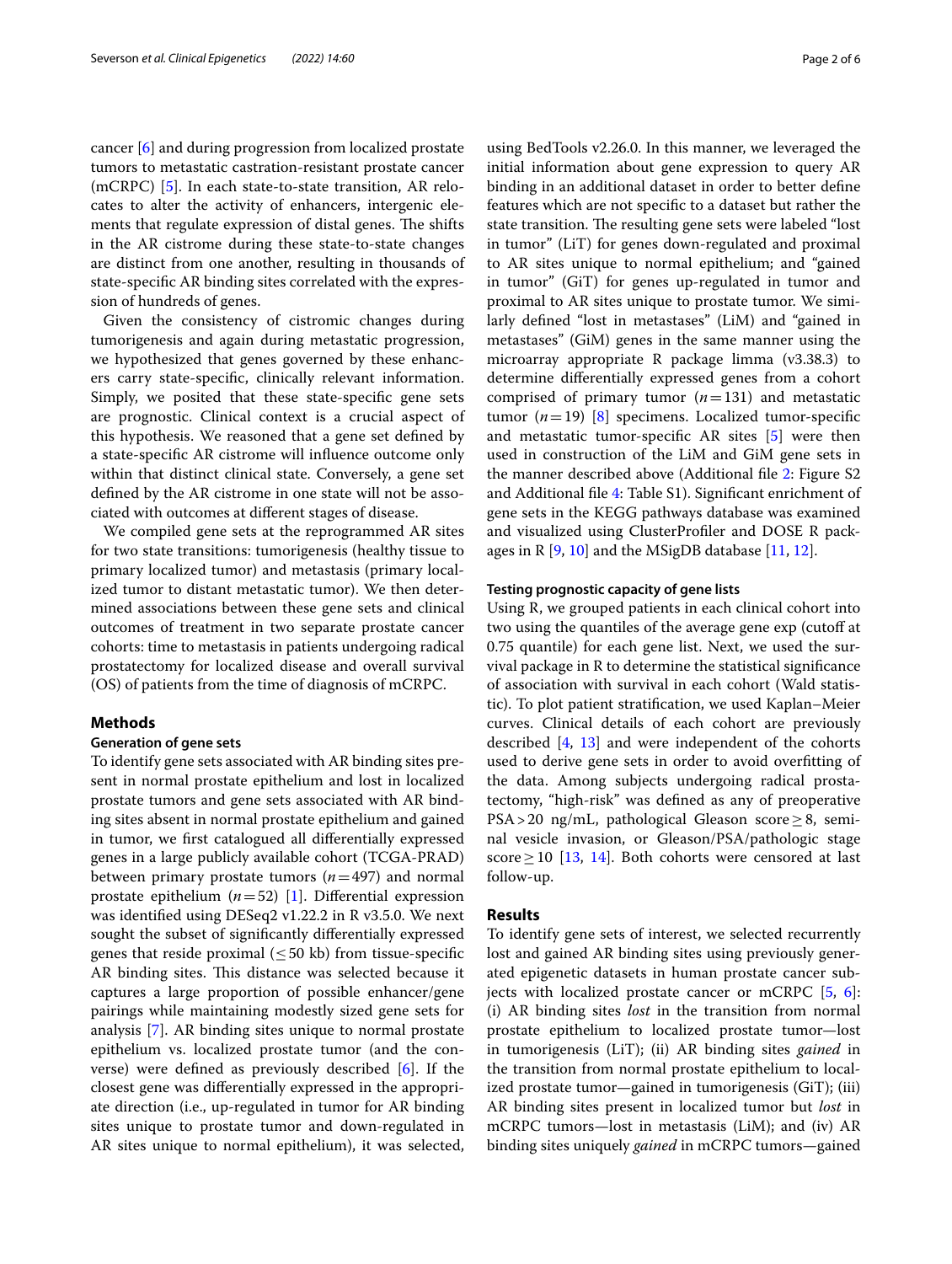

<span id="page-2-0"></span>in metastasis (GiM) (Fig. [1A](#page-2-0)). Of note, the mCRPC subjects had not yet received AR pathway inhibitors. We identifed all genes located within 50 kilobases (kb) from each of these four AR binding site categories using gene expression data from large well-known patient cohorts of normal versus primary tumor[\[1](#page-5-0)] and primary tumor versus metastasis [[8\]](#page-5-7) by selecting genes whose expression tracked with original AR binding status (Additional fle [1](#page-4-2): Fig. S1A/B).

Specifcally, we used the mRNA expression data set from The Cancer Genome Atlas (TCGA) to determine diferential gene expression between normal prostate and localized tumors [\[1\]](#page-5-0) and used the mRNA expression set generated by Taylor et al., to determine diferential gene expression between localized prostate cancer and metastatic disease [\[8](#page-5-7)]. At LiT AR sites, we selected genes that were up-regulated in normal prostate epithelium relative to local tumor ( $n = 186$ ); at GiT AR sites, we selected genes up-regulated in localized prostate tumor relative to normal epithelium (*n*=159); at LiM AR sites, we selected genes up-regulated in local tumor relative to prostate metastases ( $n=156$ ); and at GiM AR sites, we selected genes up-regulated in prostate metastases relative to local tumor  $(n=267)$  (Fig. [1](#page-2-0)B).

The ability of the four gene lists to predict patient outcome was then examined using patient gene expression and survival data from two independent sources: (i) 780 high-risk prostate cancer subjects with radical prostatec-tomy (HRRP) material [\[13\]](#page-5-12) and (ii) 96 mCRPC patients with biopsy material from a metastatic site  $[4]$  (Fig. [1](#page-2-0)C). These clinical cohorts represent two distinct stages in the natural history of prostate cancer—primary prostate cancers and castration-resistant metastatic disease. For the HRRP cohort, clinical outcome was determined by assessing metastasis-free survival [[13\]](#page-5-12). For the metastatic cohort, clinical outcome was determined by assessing overall survival from the time of mCRPC diagnosis [[4\]](#page-5-3).

There were eight tests in total—the four gene sets (LiT, GiT, LiM, and GiM) across the two clinical cohorts (HRRP and mCRPC). For each gene list, we dichotomized patients in the respective clinical cohorts into two groups defned by the average gene expression of the gene list in the cohort (cutoff at 0.75 quantile average gene expression (above/below)). We then determined whether these gene list expression-based groupings were associated with clinical outcome using the Kaplan–Meier analysis and log-rank test.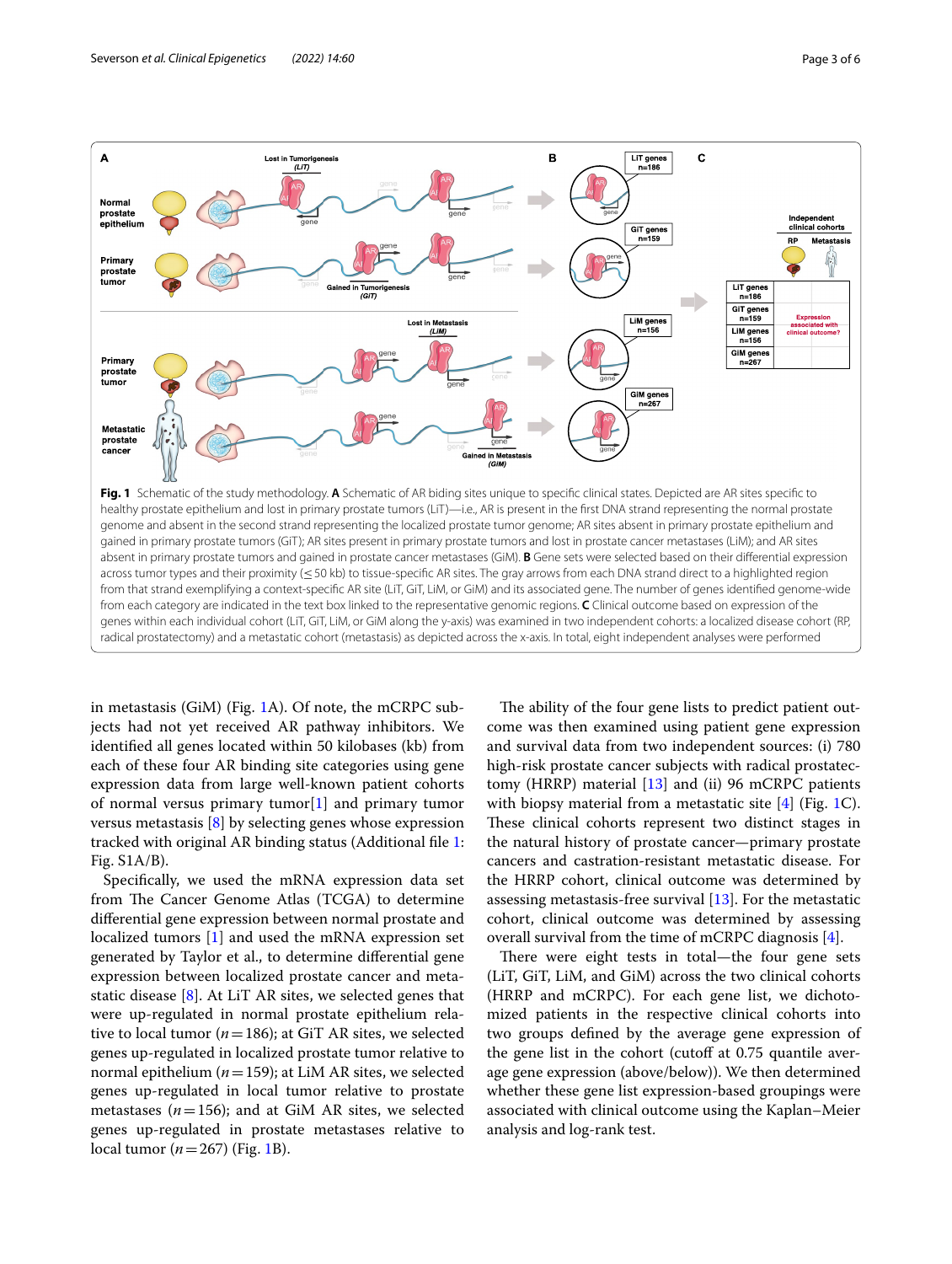



<span id="page-3-0"></span>Expression levels of genes proximal to AR sites unique to normal prostate epithelium (LiT) were signifcantly associated with metastasis-free survival in the HRRP cohort ( $p=8.4\times10^{-4}$ , Fig. [2](#page-3-0)A). Conversely, the GiT genes did not associate with outcome in this cohort  $(p=0.08)$ (Additional fle [2:](#page-4-0) Figure S2), nor did the two gene sets diferentially enriched in the metastatic state transition (GiM genes *p*=0.41; LiM genes *p*=0.24) (Fig. [2A](#page-3-0), Additional file  $2$ : Figure S2). These results suggest that genes regulated by AR binding sites specifc to normal, mature prostate epithelial cells are associated with outcome in primary prostate cancer.

Next, for all four gene sets we assessed associations with outcome in the metastatic setting. Here, genes proximal to mCRPC-specifc AR binding sites (GiM genes) were associated with overall survival in the metastatic cohort ( $p = 0.02$ ; Fig. [2B](#page-3-0)), while none of the other gene sets were associated with survival in this setting (LiT genes  $p=0.46$ , GiT genes  $p=0.15$ ; LiM  $p=0.31$ ; Fig. [2](#page-3-0) and Additional file [2](#page-4-0): Figure S2). These results indicate that highly expressed genes proximal to mCRPC-specifc AR binding sites are signifcantly associated with more aggressive disease (*i.e*., shorter overall

survival). Corroborating this fnding, we specifcally identifed signifcant enrichment of KEGG cell cycle and DNA replication gene sets in GiM genes (Addi-tional file [3:](#page-4-3) Figure S3).

## **Discussion**

We have previously demonstrated highly reproducible alterations in the epigenome in cellular transformation and evolution of the cancer cell [\[6\]](#page-5-5). During prostate cancer development and progression, the AR cistrome undergoes systematic changes, accessing certain gene expression programs while abandoning others. These epigenetic changes help shape the phenotype of the cancer cell. We hypothesized that the expression of genes regulated by state-specifc AR-bound enhancers would prove clinically informative. Consistent with this hypothesis, we observed that expression of genes proximal to AR sites lost in the transition from normal prostate to prostate tumor was associated with clinical outcomes among men with localized disease. Among men with metastatic disease, expression of genes proximal to AR sites gained in metastatic tumors was associated with clinical outcomes. Our data demonstrate that state-specifc epigenetic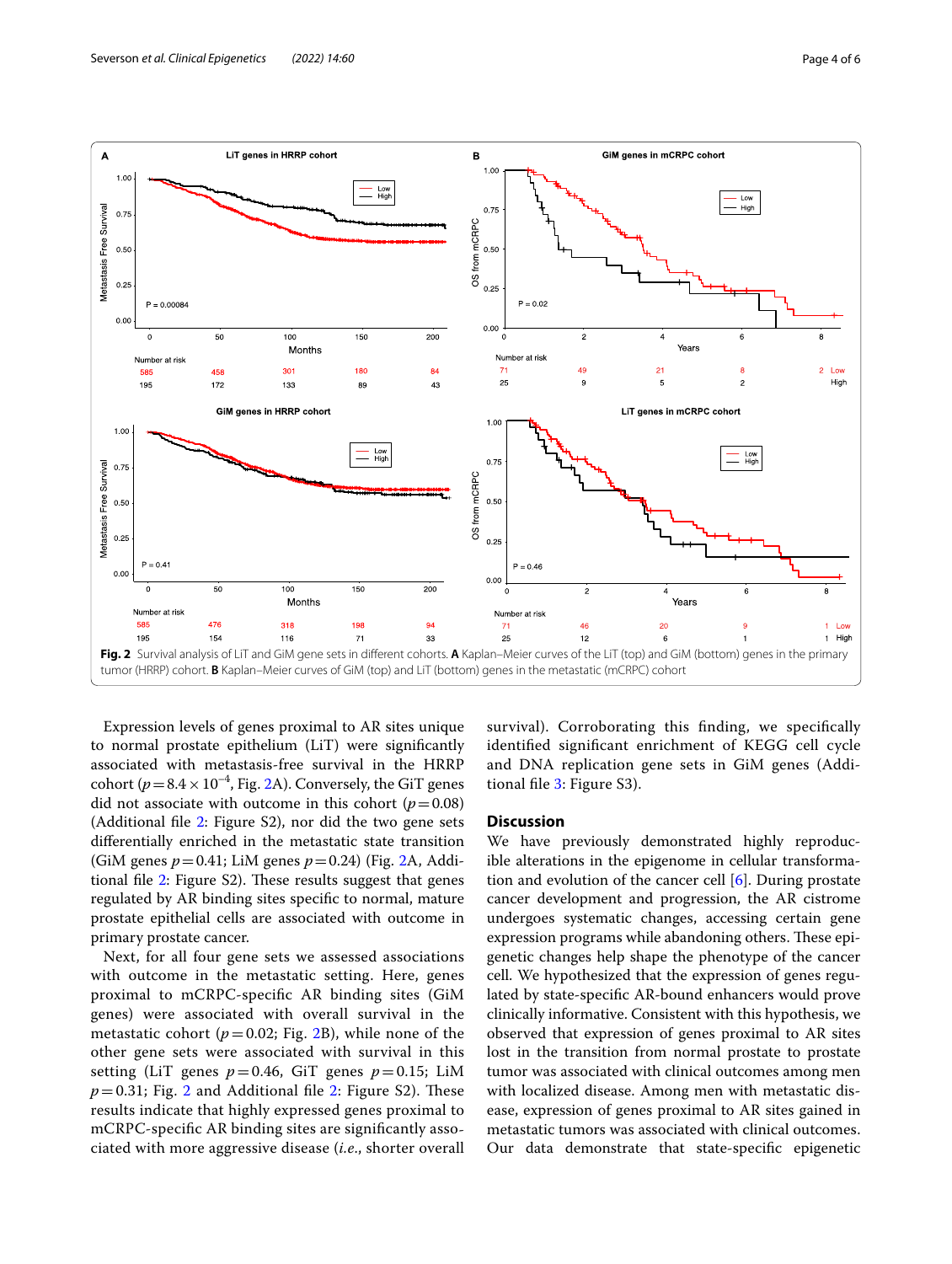features can be a useful guide for identifying and refning informative gene sets in specifc clinical contexts.

The strongest association between gene expression and clinical outcome was observed at the extremes of the disease's natural history: genes in normal epithelium prior to tumorigenesis and genes in mCRPC. Specifcally, genes at AR sites specifc to mature diferentiated tissue (LiT genes) and genes at AR sites specifc to de-diferentiated late-stage cancer (GiM genes) were most prominently associated with outcome. Intriguingly, lower expression of LiT genes and higher expression of GiM genes were associated with deleterious outcomes in their respective clinical settings.

In the localized disease cohort, the results suggest that AR-mediated maintenance of a specifc set of genes in mature prostate epithelium discourages de-diferentiation and subsequent tumor aggressiveness. This is consistent with previous analyses. Tomlins et al. reported that low-grade localized prostate cancers express AR signature genes more strongly than higher-grade tumors [[15\]](#page-5-14). A meta-analysis of multiple gene expression data sets, validated using TCGA, revealed that levels of androgen-regulated genes correlated inversely with aggressiveness of localized prostate cancer  $[16]$  $[16]$  $[16]$ . Our findings suggest that AR sites specifc to normal prostate epithelium (*i.e*., lost in tumor) serve to maintain prostate diferentiation.

In the metastatic setting, we observe the opposite efect. Increased expression where AR is gained in metastasis is associated with worse outcome. These data are intriguing in light of recent observations in which metastatic prostate cancer cells access and activate fetal prostate developmental programs during progression [[5\]](#page-5-4). It follows that AR activation of these enhancers and subsequent up-regulation of their target genes promote cellular de-diferentiation.

We made certain assumptions to compile our gene sets. A central one was that the gene most proximal to a given AR site is the gene regulated by the regulatory element. While it is more likely that a cis-regulatory element will regulate a proximal gene compared to a distal one, this is not always the case. Also, enhancers can regulate several genes within the genome. Emerging technologies that survey chromatin conformation could elucidate enhancer–gene interactions. Another limitation of our study is that we could not functionally annotate each of the thousands of AR sites to more confdently pinpoint gene targets. As large-scale functional analyses become tractable, we anticipate that even more informative gene sets may be assembled.

It is also possible that cistromes other than the AR cistrome or epigenetic alterations other than AR-DNA binding may prove more profcient in identifying useful gene sets. It is important to note that state-specifc AR binding coincides with several other intriguing epigenetic features, such as FOXA1 binding, HOXB13 binding, H3K27ac and hypomethylation [[5\]](#page-5-4). Further work will be needed to determine whether the key epigenetic alterations driving the signal observed here are due to AR, another factor, or the interplay among several epigenetic changes. Other weaknesses of our study include the size of the patient populations and a reliance on retrospective clinical data, with limited information regarding specifc treatments. In addition, future studies could include patients resistant to AR pathway inhibitors, where AR splice variants may prove informative. It is refective of the capability of state-specifc epigenetic analysis that we were able derive clinically meaningful results based on our broad and imperfect assumptions.

In summary, our fndings demonstrate the power of incorporating the epigenome into genomic and transcriptomic analyses. Epigenetics data provided a map for identifying precisely where AR is enacting its program. The resulting gene sets and their associations with patient outcomes refect, specifcally, the key role of AR in shaping the identity of the prostate cancer cell and, more generally, the potential in using the epigenome to create informative gene sets. The results also highlight the importance of clinical context when evaluating the transcriptome.

#### **Abbreviations**

AR: Androgen receptor; GiM: Gained in metastases; GiT: Gained in tumor; HRRP: High-risk prostate cancer subjects with radical prostatectomy; kb: Kilobases; LiM: Lost in metastases; LiT: Lost in tumor; mCRPC: Metastatic castration-resistant prostate cancer; OS: Overall survival; TCGA: The Cancer Genome Atlas.

#### **Supplementary Information**

The online version contains supplementary material available at [https://doi.](https://doi.org/10.1186/s13148-022-01278-8) [org/10.1186/s13148-022-01278-8](https://doi.org/10.1186/s13148-022-01278-8).

<span id="page-4-2"></span>**Additional fle 1. Figure S1**: Selection of genes proximal to state-specifc AR sites. A. Flowchart of identification of LiT and GiT genes. B. Flowchart of identifcation of LiM and GiM genes

<span id="page-4-0"></span>**Additional fle 2. Figure S2**: Survival analysis of GiT and LiM gene sets in diferent cohorts. Kaplan–Meier curves of the GiT (top) and LiM genes (bottom) in the primary tumor (HRRP) and metastatic (mCRPC) cohort

<span id="page-4-3"></span>**Additional fle 3. Figure S3**: MSigDB Canonical Pathways KEGG gene set enrichment. Colorplot indicating the signifcantly enriched KEGG pathways (MSigDB) identifed with the enricher function in the DOSE package. Shown are all pathways which were signifcant in at least one gene list. Color indicates less (white) to more (red) signifcant adjusted p values

<span id="page-4-1"></span>**Additional fle 4**. **Table S1:** List of genes included in each state-specifc AR binding gene set and fold-change in gene expression across states.